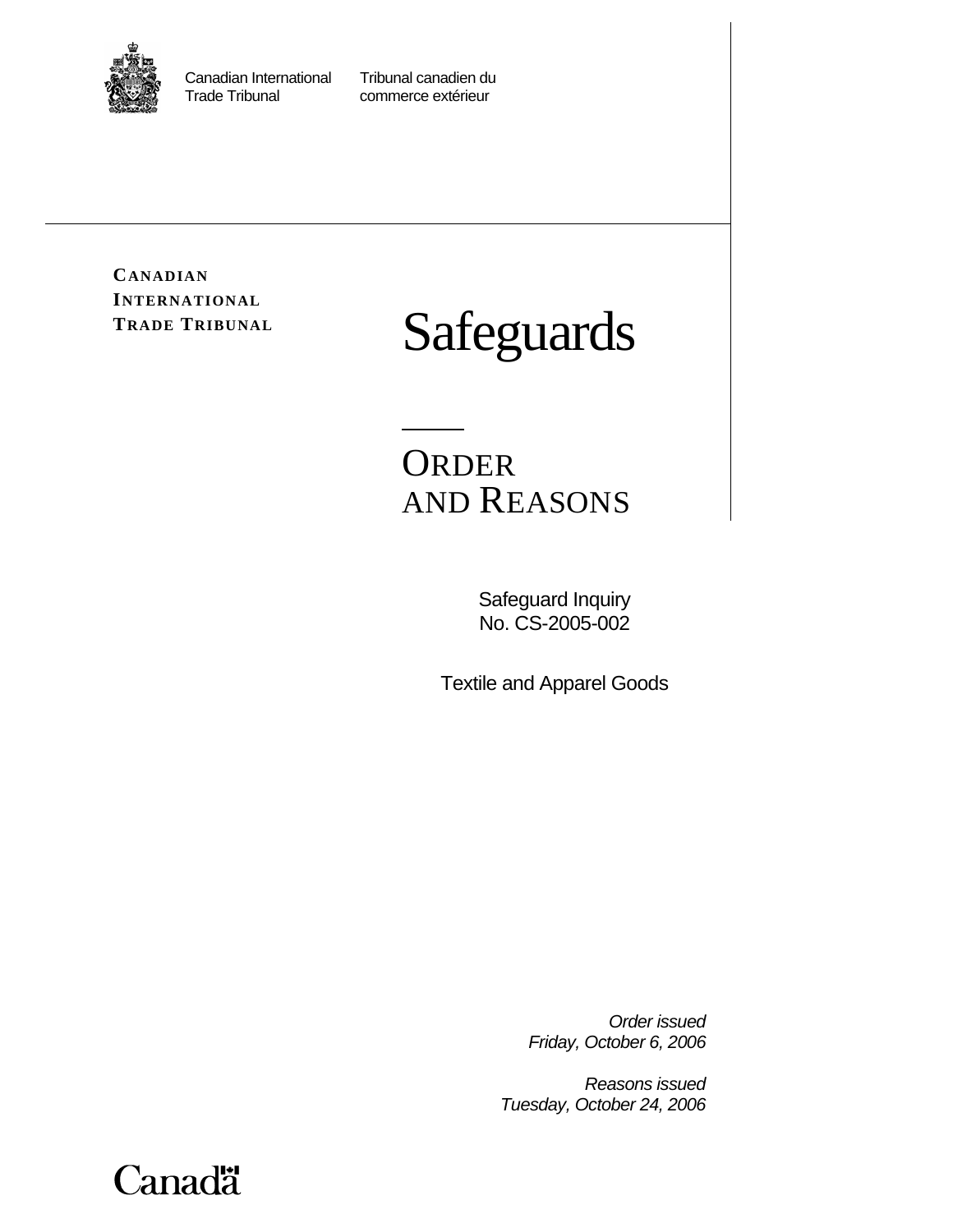### **TABLE OF CONTENTS**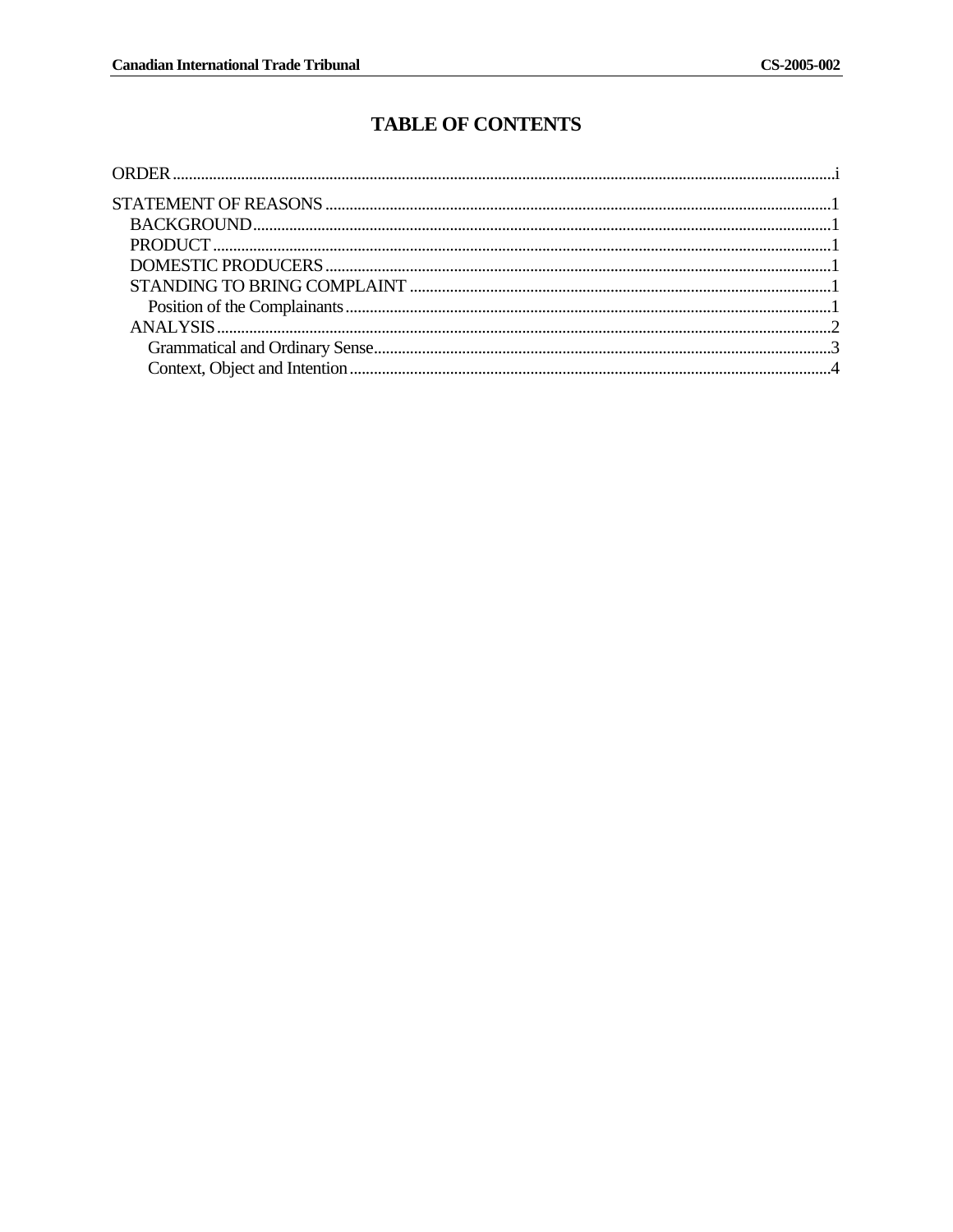IN THE MATTER of a complaint filed on July 7, 2005, by UNITE HERE Canada, on its own behalf, on behalf of its members and on behalf of Ms. Radika Quansoon, Mr. Carlos Costa and Ms. Christina Ling, pursuant to subsections 30.22(1) and 30.23(1) of the *Canadian International Trade Tribunal Act*;

AND WHEREAS UNITE HERE Canada is requesting that the Canadian International Trade Tribunal initiate a safeguard inquiry in respect of China into whether imported textile and apparel goods originating in the People's Republic of China are subject to an action that causes or threatens to cause a significant diversion of trade into the domestic market in Canada or whether such goods cause or threaten to cause market disruption to the producers of the like or directly competitive goods.

#### **TEXTILE AND APPAREL GOODS FROM THE PEOPLE'S REPUBLIC OF CHINA**

#### **ORDER**

The Canadian International Trade Tribunal hereby finds that UNITE HERE Canada, on its own behalf, on behalf of its members and on behalf of Ms. Radika Quansoon, Mr. Carlos Costa and Ms. Christina Ling, does not have the required standing to file a complaint pursuant to subsections 30.22(1) and 30.23(1) of the *Canadian International Trade Tribunal Act.* The Canadian International Trade Tribunal is therefore without jurisdiction to entertain or further assess the complaint.

> Pierre Gosselin Pierre Gosselin Presiding Member

Elaine Feldman Elaine Feldman **Member** 

Serge Fréchette Serge Fréchette Member

Hélène Nadeau Hélène Nadeau **Secretary** 

The statement of reasons will be issued at a later date.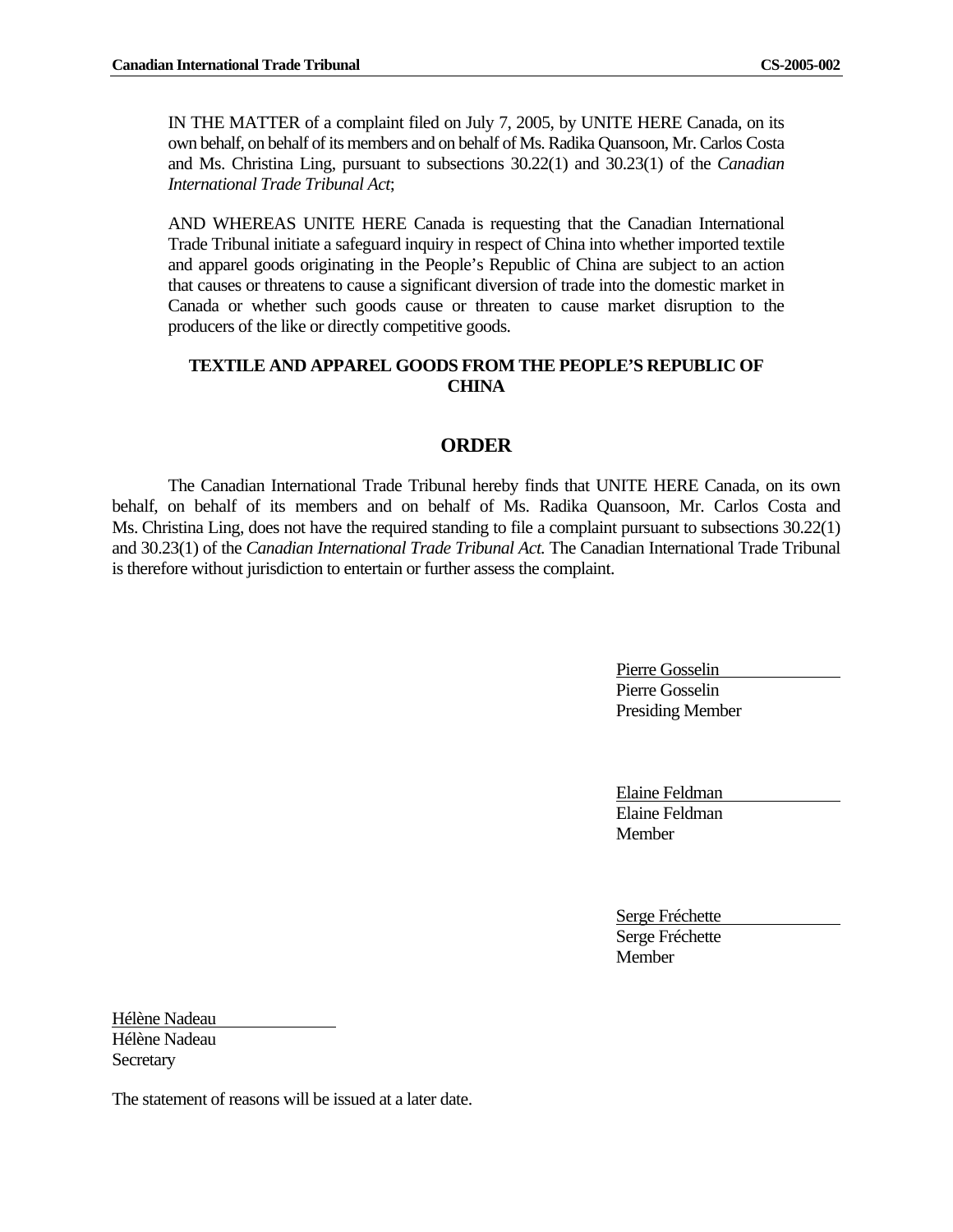#### **STATEMENT OF REASONS**

#### **BACKGROUND**

1. On July 7, 2005, pursuant to subsections 30.22(1) and 30.23(1) of the *Canadian International Trade Tribunal Act*, 1 UNITE HERE Canada (UNITE HERE), on its own behalf, on behalf of its members and on behalf of Ms. Radika Quansoon, Mr. Carlos Costa and Ms. Christina Ling (collectively the complainants), filed a complaint requesting that the Canadian International Trade Tribunal (the Tribunal) initiate a safeguard inquiry in respect of China into whether imported textile and apparel goods originating in the People's Republic of China (China) (the subject goods) are subject to an action that causes or threatens to cause a significant diversion of trade into the domestic market in Canada or whether such goods cause or threaten to cause market disruption to the producers of the like or directly competitive goods.

#### **PRODUCT**

2. The complainants have identified 9 broad product categories that are the subject of the complaint: Men's and Boys' Suits; Men's and Boys' Jackets and Blazers; Men's and Boys' Overcoats; Men's and Boys' Pants; Men's and Boys' Woven Dress Shirts; Women's and Girls' Brassieres; Women's and Girls' Jackets and Blazers; Women's and Girls' Pants; and Women's and Girls' Skirts (the subject goods). The categories fall under 52 different code groups of the Harmonized Commodity Description and Coding System. No more specific product information was provided by the complainants.

#### **DOMESTIC PRODUCERS**

3. According to the complainants, the Canadian producers of the subject goods include the complainants as well as the firms engaged in the production of like or directly competitive goods. UNITE HERE is a union whose members include persons employed in the textile and apparel industries in Canada. Ms. Quansoon and Mr. Costa are employed in the apparel industry. Ms. Ling worked in the apparel industry until she was laid off due to downsizing.

4. The complainants identified 23 companies which, they alleged, supported their complaint. Six of these companies wrote to the Tribunal to advise it that they supported the complaint.

#### **STANDING TO BRING COMPLAINT**

5. Before the Tribunal can determine whether the complaint is properly documented and assess whether the information presented therein discloses a reasonable indication of market disruption or significant diversion of trade, it must be satisfied that the complainants have the necessary standing to file the complaint. If not, the Tribunal is without jurisdiction to entertain the complaint.

#### **Position of the Complainants**

-

6. The complainants submitted that they have standing to make and file a complaint as either "domestic producer[s]" or "any person or association acting on behalf of any such domestic producer[s]". They argued that the *CITT Act* does not define the term "domestic producer".

<sup>1.</sup> R.S.C. 1985 (4th Supp.), c. 47 [*CITT Act*].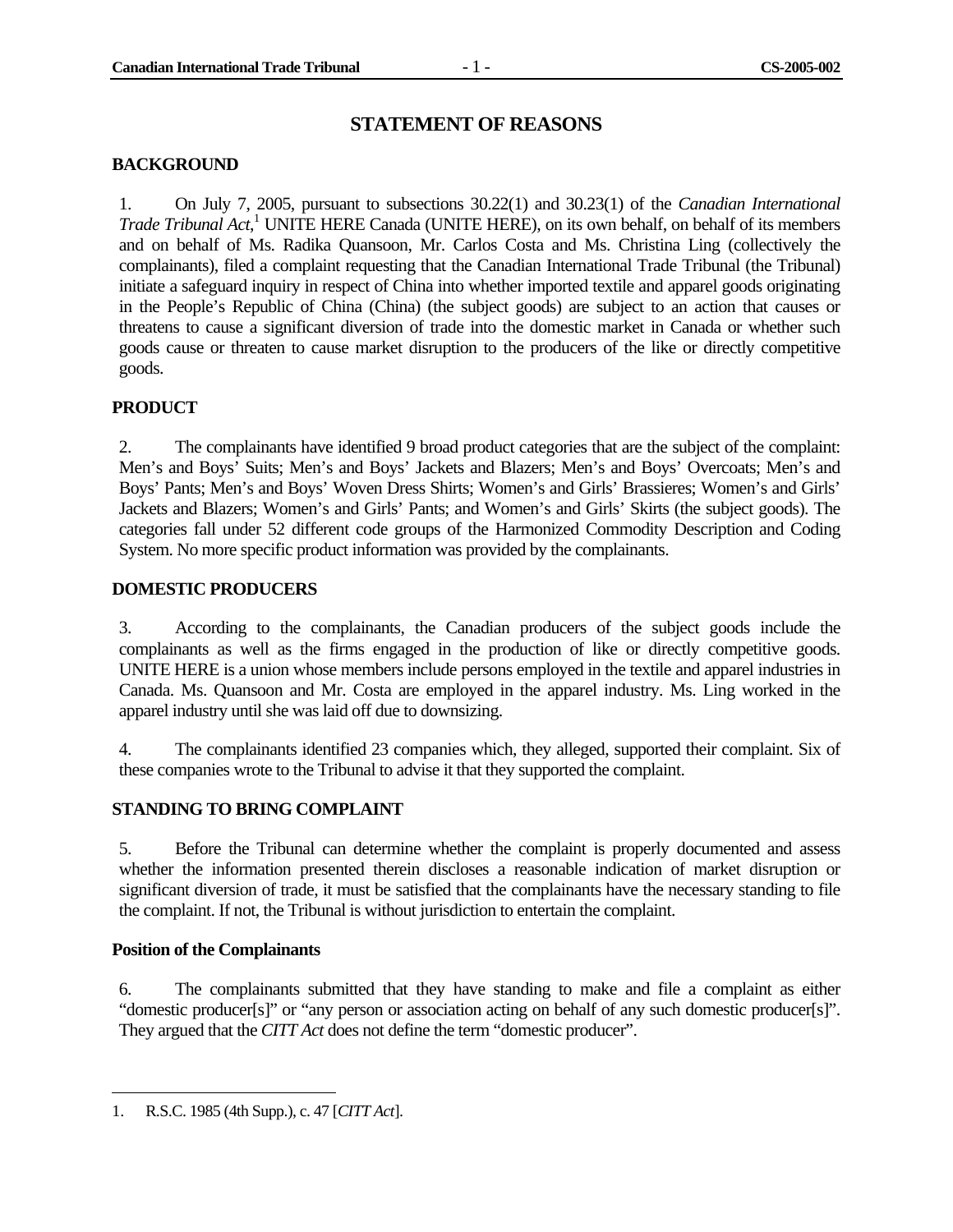7. The complainants relied on section 12 of the *Interpretation Act*, $^2$  submitting that the Tribunal must give a broad, liberal and purposive construction of the *CITT Act*. They also relied on the decision of the Supreme Court of Canada in *Clarke* v. *Clarke*<sup>3</sup> and on *Sullivan and Driedger on the Construction of Statutes*. 4

8. The complainants argued that "the plain meaning of 'producer' includes 'workers', and the term is consistently defined to include both persons and organizations that make, manufacture or grow goods, crops or services for sale." They submitted that workers are an essential and necessary role in the production process of the subject goods.

9. The complainants further submitted that there are strong policy reasons for regarding workers and unions as "producers" for the purposes of the *CITT Act* in the context of globalization. They further argued that "workers" are the most vulnerable to the effects of increased imports and that, in the context of the apparel and textile industries, there is an equality argument related to the *Canadian Charter of Rights and Freedoms*, given the concentration of women as workers in these industries.

#### **ANALYSIS**

10. The relevant sections of the *CITT Act* that deal with safeguard measures in respect of China arise from *An Act to amend certain Acts as a result of the accession of the People's Republic of China to the*  Agreement Establishing the World Trade Organization,<sup>5</sup> which received royal assent on June 13, 2002. That act gives effect to the rights of Canada pursuant to the Protocol on the Accession of the People's Republic of China to the World Trade Organization that came into effect on December 11, 2001, by incorporating sections 30.2 to 30.26 into the *CITT Act* under the heading "SAFEGUARD MEASURES IN RESPECT OF CHINA".

11. Safeguard inquiries in respect of China are commenced in one of two ways: by referral of a matter from the Governor in Council to the Tribunal for inquiry pursuant to subsection 30.21(1) of the *CITT Act*, or by the direct filing of a complaint with the Tribunal by a domestic producer of goods that are like or directly competitive with the subject goods or by any person or association acting on behalf of any such domestic producer pursuant to subsections 30.22(1) or 30.23(1). The Tribunal has no jurisdiction to self-initiate a safeguard inquiry in respect of China.

12. The *CITT Act* is an economic regulatory statute which, in part, implements Canada's international trade obligations. The purpose of the safeguard provisions in respect of China found in sections 30.2 to 30.26 of the *CITT Act* is to provide authority to impose safeguard measures to protect Canadian industries from market disruption or threat of market disruption caused by increased imports from China, or from significant trade diversion caused by safeguard actions on imports from China taken by other WTO members.

13. Sections 30.2 to 30.26 of the *CITT Act* provide for Canada's implementation regime for safeguard measures in respect of China. Subsections 30.22(1) and 30.23(1) stipulate the conditions under which a domestic producer may file a complaint against imports originating in China; they read as follows:

30.22(1) Any domestic producer of goods that are like or directly competitive with goods originating in the People's Republic of China being imported into Canada, or any person or association acting on behalf of any such domestic producer, may file a written complaint with the Tribunal alleging that

<sup>2.</sup> R.S.C. 1985, c. I-21.

<sup>3. [1990] 2.</sup> S.C.R. 795.

<sup>4.</sup> Ruth Sullivan, 4th ed. (Markham: Butterworths, 2002) at 383.

<sup>5.</sup> S.C. 2002, c. 19.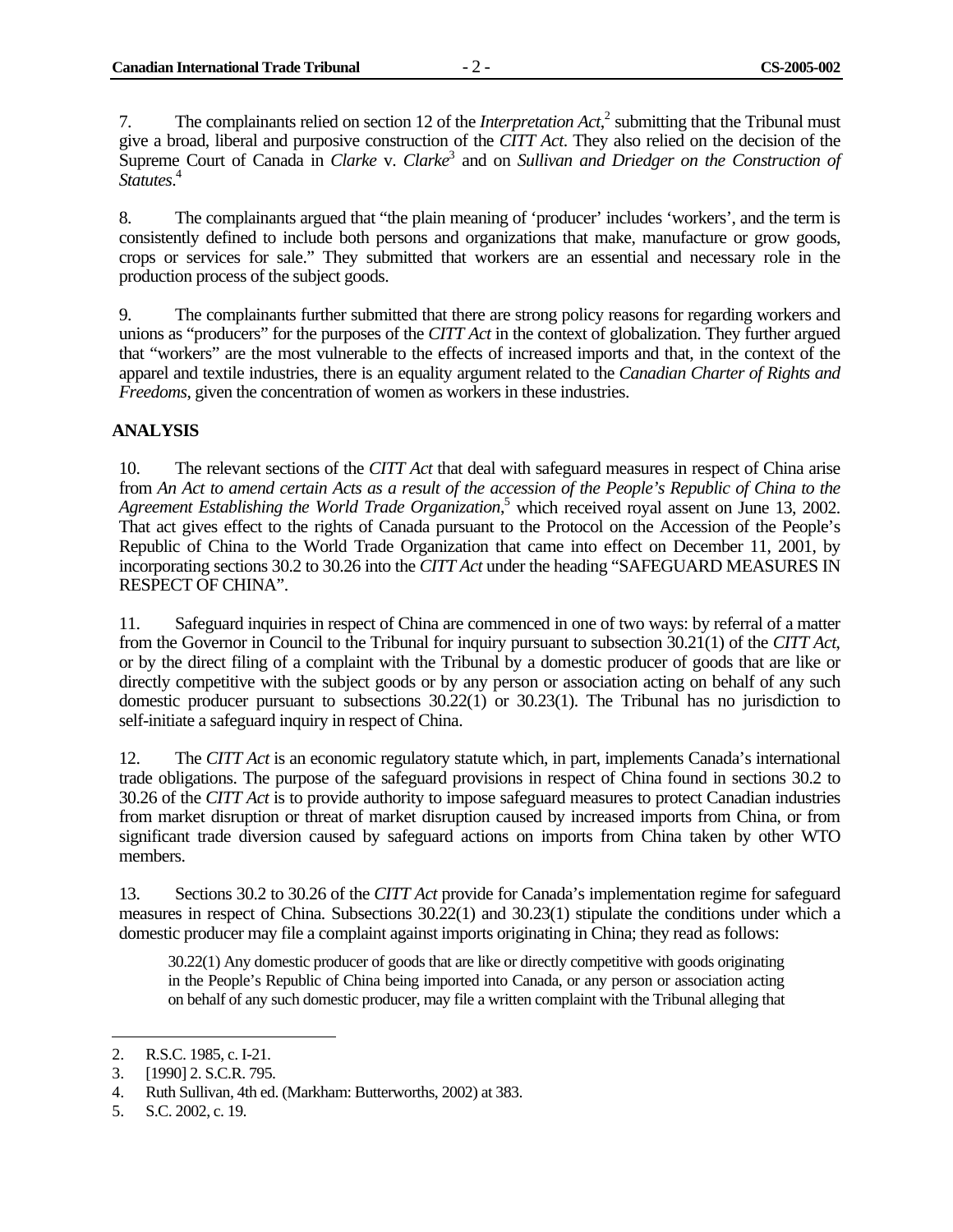the imported goods are being imported in such increased quantities or under such conditions as to cause or threaten to cause market disruption to domestic producers of like or directly competitive goods.

30.23(1) Any domestic producer of goods that are like or directly competitive with goods that are subject to any action, or any person or association acting on behalf of any such domestic producer, may file a written complaint with the Tribunal alleging that the action causes or threatens to cause a significant diversion of trade into the domestic market in Canada.

14. The phrase "domestic producer of goods that are like or directly competitive with the goods originating in the People's Republic of China being imported into Canada, or any person or association acting on behalf of any such domestic producer" and, more particularly, the words "domestic producer" within that phrase, are central to the task of the Tribunal. Those words are intended to describe those persons who, Parliament believes, have the necessary interest to bring a complaint to the Tribunal that could lead to the initiation of a safeguard inquiry into imports originating in China. Neither the entire phrase nor the specific words "domestic producer" are defined in the *CITT Act*. However, it is clear from that language that Parliament set out two conditions for the initiation of a safeguard action against imports from China: the complaint must be brought by "producers" or "persons or associations acting on their behalf"; and such producers must be domestic.

15. The Tribunal takes as given that Ms. Quansoon, Mr. Costa and Ms. Ling are "domestic", as they are or have been employed in the apparel industry in Canada. The issue before the Tribunal is whether they and UNITE HERE are producers, or whether UNITE HERE is an association acting on behalf of producers.

16. The starting point for statutory interpretation is clearly set forth in the decision of the Supreme Court of Canada in *Re Rizzo & Rizzo Shoes Ltd*.<sup>6</sup> In that decision, the Court quoted the following passage, from *Construction of Statutes*, as best encapsulating the approach on which it preferred to rely:

Today there is only one principle or approach, namely, the words of an Act are to be read in their entire context and in their grammatical and ordinary sense harmoniously with the scheme of the Act, the object of the Act, and the intention of Parliament.

#### **Grammatical and Ordinary Sense**

17. According to *The Canadian Oxford Dictionary*,<sup>8</sup> the primary meaning of the word "producer" is "a person, company, country, etc. that produces goods or materials".<sup>9</sup> The verb "produce" means to "bring (something) into existence", to "manufacture (goods) from raw materials, etc."10 Considering those two definitions, it seems reasonable therefore to understand the word "producer" to mean in its ordinary sense "a person, a company, a country, etc., that manufacture goods or materials".

18. A trade union, such as UNITE HERE, is an organization that represents workers in their labour relationship with their employer in the textile and apparel industries. Nothing in the facts that were brought to the Tribunal's attention by the complainants establishes that the organization itself is, in any way, producing textile or apparel goods within any of the dictionary meanings mentioned in the previous

 $\overline{a}$ 

<sup>6. [1998] 1</sup> S.C.R. 27, at para. 21 [*Rizzo*]; see also *R. v. Hydro–Québec*, [1997] 3 S.C.R. 213.

<sup>7.</sup> Elmer A. Driedger, 2d ed. (Toronto: Butterworths, 1983) at 87.

<sup>8. 2</sup>nd ed. (Toronto: Oxford University Press, 2004).

<sup>9.</sup> *Ibid* at 1154.

<sup>10.</sup> *Ibid*.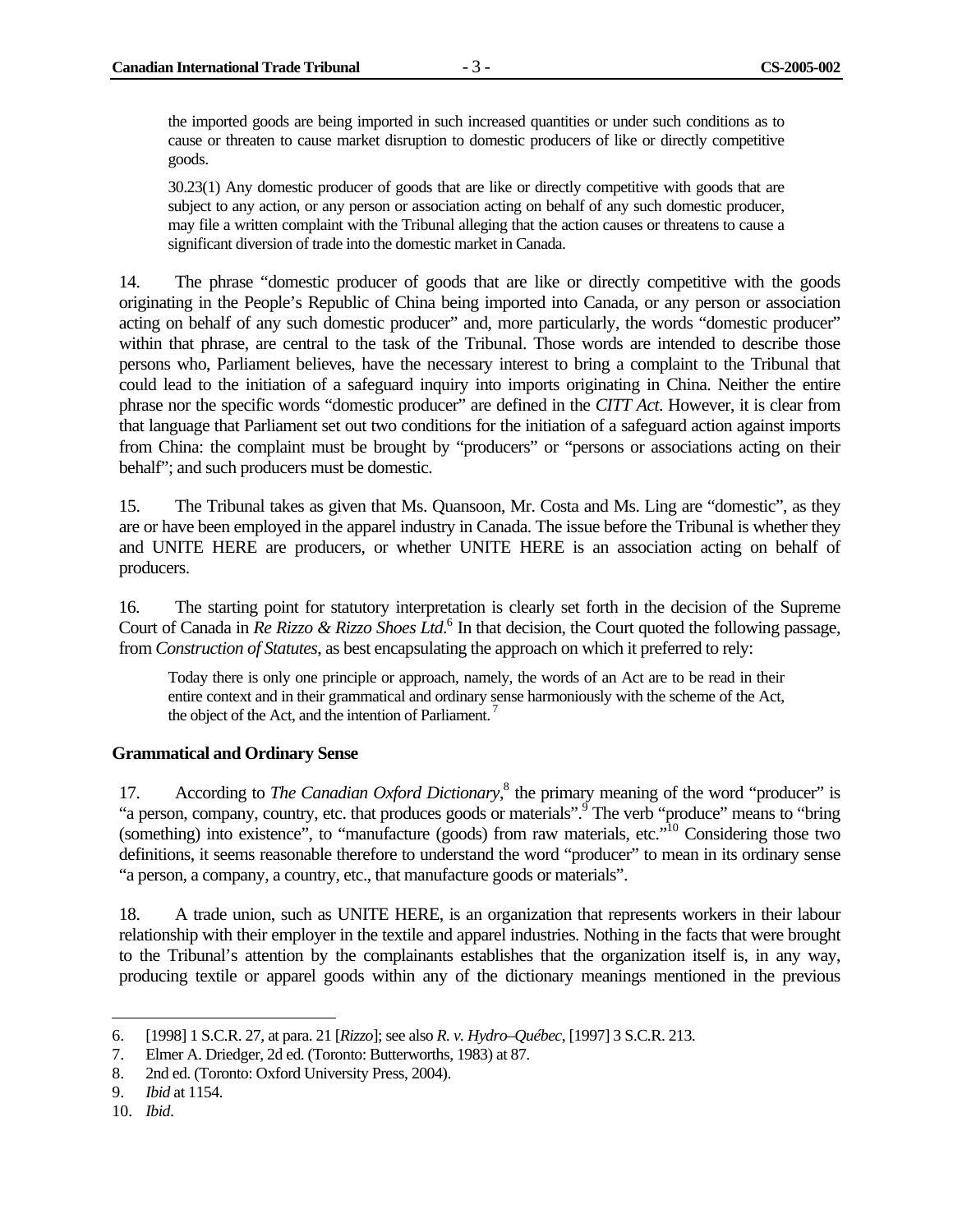paragraph. However, the individual workers who are represented by that trade union, including Ms. Quansoon and Mr. Costa, are employed in the apparel industry. As such, their services are applied to textile and apparel production activities in Canada. In that sense, the Tribunal is convinced that, by selling their services to their employer, they are contributing to the production of textile and apparel products. As such, they are "producers" within the ordinary sense of the word. UNITE HERE represents its members and is thus an association acting on behalf of domestic producers.

19. However, as stated by the Supreme Court of Canada in *Rizzo*, the statutory interpretation exercise is not limited to considering the grammatical and ordinary sense of those words in isolation. Those words must be examined in their context, harmoniously with the scheme of the act, the object of the act, and the intention of Parliament. It is therefore incumbent upon the Tribunal to determine whether there is anything in the context of the words examined, in the object of the *CITT Act* or in the intention of Parliament that could influence its preliminary view that Ms. Quansoon, Mr. Costa and Ms. Ling are domestic producers and UNITE HERE is an association acting on behalf of domestic producers.

#### **Context, Object and Intention**

20. In carrying out its analysis, the Tribunal concentrated on subsection 30.22(1) of the *CITT Act*, which deals with market disruption, but considers that its analysis is equally applicable to subsection 30.23(1), which deals with trade diversion. These sections need to be read in the context of the other provisions of the safeguard measures in respect of China, sections 30.2 to 30.26, as well as the general safeguard provisions of the *CITT Act*, which provide for complaints to be brought to the Tribunal.

21. In particular, subsection 30.22(3) of the *CITT Act* allows the Tribunal to initiate an inquiry only if the complaint meets the requirements of subsection 30.22(2), which are:

(2) A complaint shall

(*a*) state in reasonable detail the facts on which the allegations are based;

(*b*) state an estimate of the total percentage of Canadian production of the like or directly competitive goods that is produced by the domestic producers by whom or on whose behalf the complaint is filed;

(*c*) be accompanied by any information that is available to the complainant to support the facts referred to in paragraph (*a*) and to substantiate the estimate referred to in paragraph (*b*);

(*d*) be accompanied by any other information that may be required by the rules; and

(*e*) make any other representations that the complainant deems relevant to the matter.

22. These provisions indicate that the object of the legislative scheme is to provide for a means to inquire into the effects of imports from China on domestic **goods** that are in direct competition with these imports. What is intended to be protected by this scheme is the competitive situation of domestic goods *vis-à-vis* imports from China. This scheme is about "market disruption" and "trade diversion" as it affects the domestic production of goods. It is intended to allow for the adoption of border measures on imported goods that will nullify the injurious effects of the imported goods on domestic goods. In the opinion of the Tribunal, the producers that are in competition commercially with the imports from China are those who organize and manage the productions of the goods, have title and ownership of those goods, are the owners of the capital required to pursue the business activities and, at the end, who generate profits or losses out of the manufacturing process. This opinion is reinforced by certain passages in sections 30.22 and 30.23 of the *CITT Act*. The nature of the information required to be submitted, and of which the Tribunal must be satisfied in order to initiate an inquiry under section 30.22 or 30.23, is information that would ordinarily be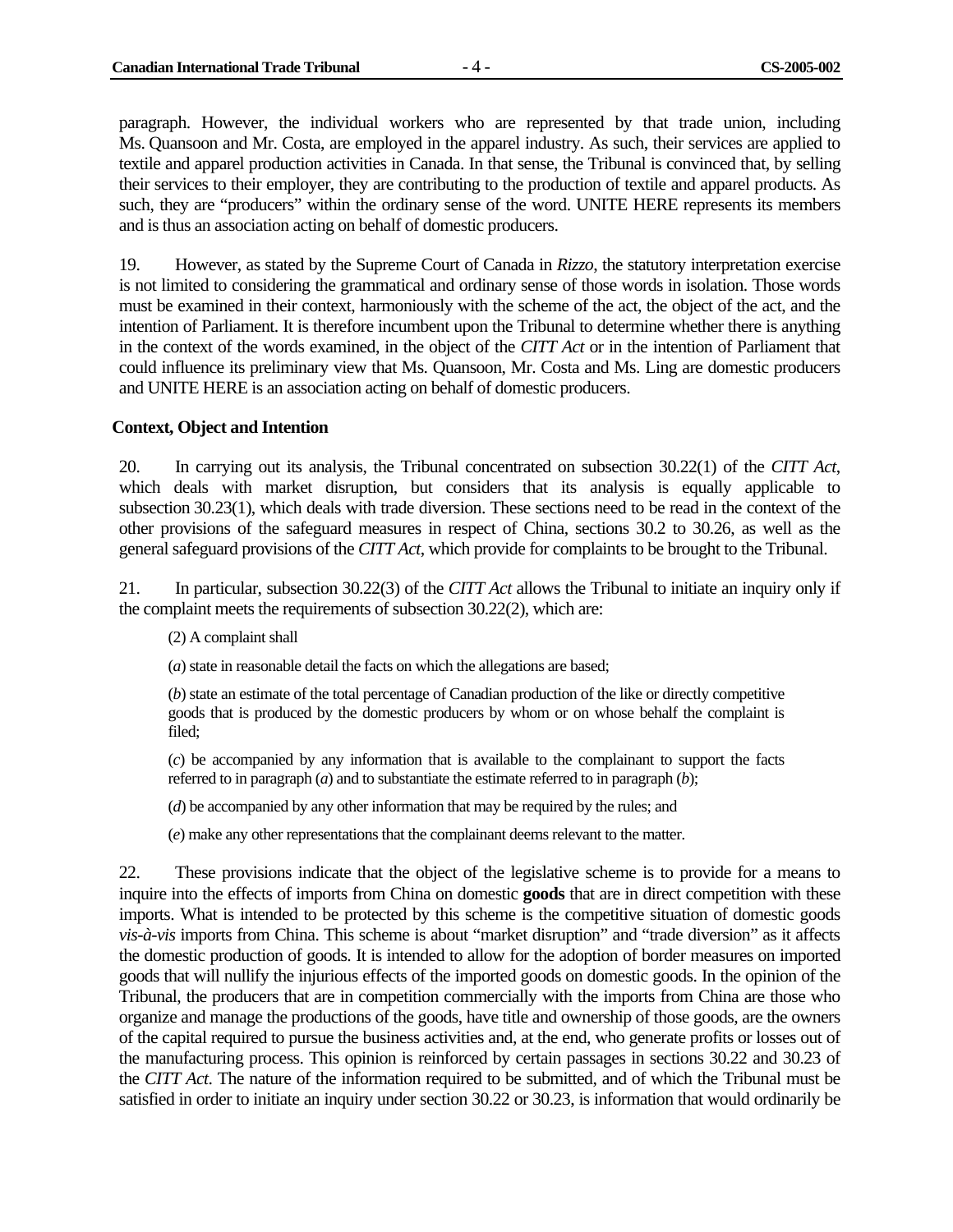in the possession of a party that has a very close connection with the goods that are like or directly competitive with goods originating in China being imported into Canada, for example, total Canadian production of like or directly competitive goods produced by domestic producers, supporting information indicating market disruption or trade diversion, and reliable evidence that the complaint is made by domestic producers of a major proportion of domestic production of the like or directly competitive goods. These requirements strongly suggest that producers that can file a complaint are producers who have in their possession production and financial information directly relevant to the production of the subject goods. Only domestic producers with a direct economic interest would ordinarily have access to this information to support their complaints, employees would not.

23. Furthermore, the Tribunal finds the definition of "market disruption" found in section 30.2 of the *CITT Act* to be instructive. It defines "market disruption" as "a rapid increase in the importation of goods that are like or directly competitive with goods produced by a *domestic industry*, in absolute terms or relative to the production of those goods by a *domestic industry*, so as to be a significant cause of material injury, or threat of material injury, to the *domestic industry*" (emphasis added). In the Tribunal's view, this wording also indicates that employees are not what is contemplated by "producer", since the term "industry" is not generally understood to include employees. $<sup>11</sup>$ </sup>

24. Thus, the Tribunal is of the view that, when considered in its context and harmoniously with the scheme of the act, the object of the act, and the intention of Parliament, the word "producer" does not extend to employees. The concept of "producer" in sections 30.22 and 30.23 of the *CITT Act* requires a more direct economic interest in the production and in the like or directly competitive goods. In the Tribunal's opinion, employees are not "domestic producers of goods that are like or directly competitive with goods originating in the People's Republic of China being imported into Canada" within the meaning of sections 30.22 and 30.23.

25. The language under examination is identical to the language used in subsection 23(1) of the *CITT Act*, which deals with the initiation of a safeguard action under the more general safeguard provisions of the *CITT Act*. During the committee debate on Bill C-110,<sup>12</sup> in 1988, it was recognized that, while a complaint could be made by or on behalf of domestic producers (undefined), there was no provision for direct access to the Tribunal by a firm employing, or any trade union representing, workers who produce the goods involved.<sup>13</sup> An amendment to Bill C-110 to permit such direct access to the Tribunal was rejected by Parliament on the basis that it would effectively remove the Governor in Council's authority to define "domestic production" in the *Canadian International Trade Tribunal Regulations*. 14, 15

26. Committee debates do not constitute a source of law *per se*; however, according to the jurisprudence, regard can be given to Parliamentary debates and speeches when assessing the purpose of an act and the intention of Parliament.16 In this particular case, a "sister" provision of the act, the provision that sets the standing requirements for initiating a safeguard action under the general safeguard regime of the act, was considered as not allowing trade unions representing workers to initiate general safeguard actions. Identical language to that considered by Parliament in the general safeguard provisions in 1988 is found in

<sup>11.</sup> The *Canadian Oxford Dictionary* describes "industry" as follows: "1 a) a branch of trade or manufacture. b) trade and manufacture collectively; c) any commercial undertaking that provides services."

<sup>12.</sup> Assented to on 13 September 1988, S.C.1988, c. 56.

<sup>13.</sup> *House of Commons Debates*, Volume XIV, 1988 (12 July 1988) at 17475.

<sup>14.</sup> *Ibid.* at 17486.

<sup>15.</sup> S.O.R./89-35 [*CITT Regulations*].

<sup>16.</sup> *Eastmain Band v. Canada (Federal Administrator)*, [1993] 1 F.C. 501 (C.A.).